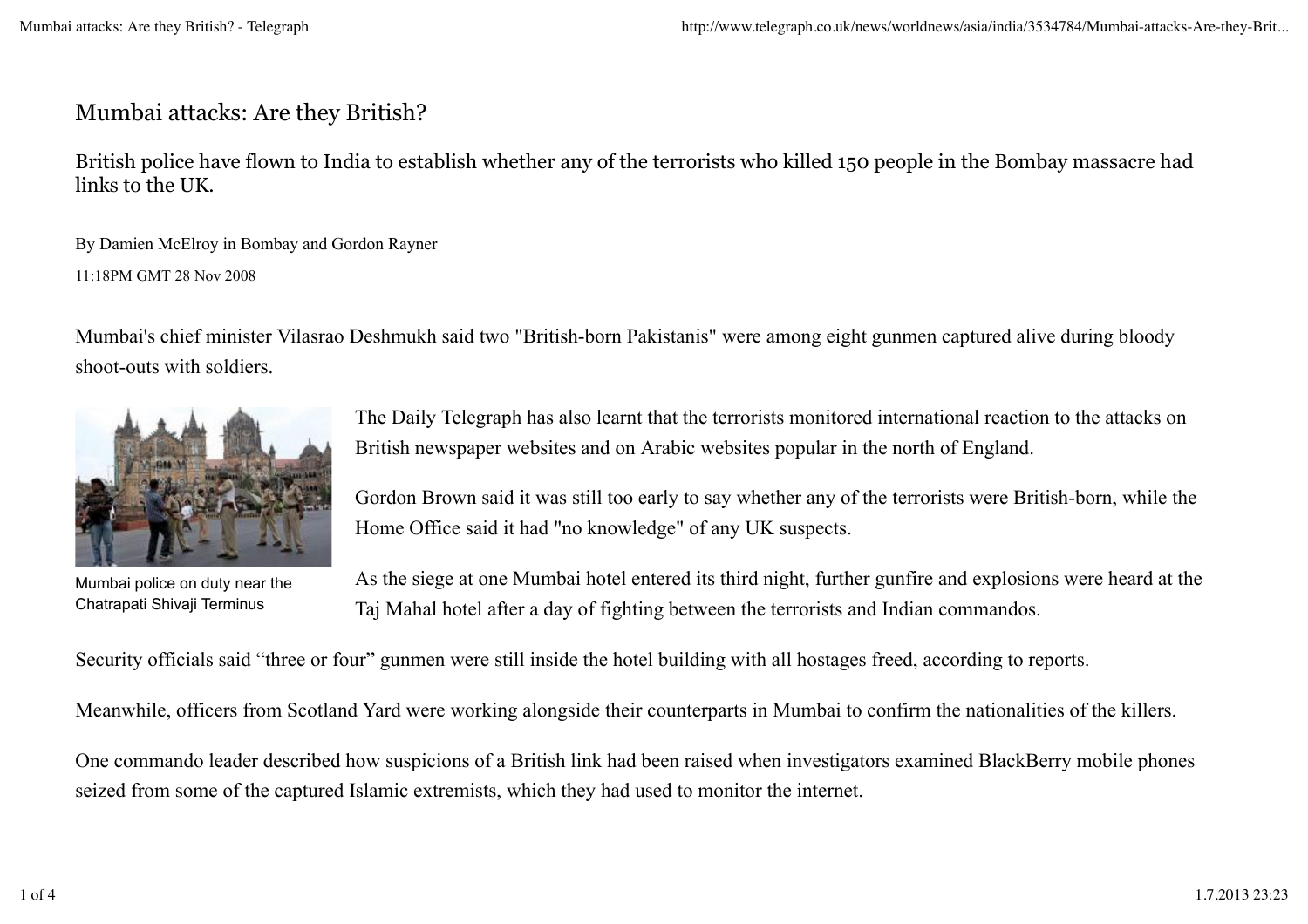General Noble Thamburaj, head of India's southern command, told the Telegraph: "There was a lot of content from the English media, not just in London but the Urdu and Arabic sites that are very strong in the north of England.

"We have some analysis started on this and we will pass it on to Scotland Yard."

Gen Thamburaj said at least five of the terrorists had used BlackBerrys to monitor British websites.

The use of BlackBerrys by the terrorists to monitor international reaction to the atrocities – and to check on the police response – provided further evidence of the highly organised and sophisticated nature of the attacks.

Two of the killers were members of staff at the Taj Mahal hotel, according to one report, and two others were staying there as guests, enabling them to plan the attack and gain an edge over security forces by familiarising themselves with the layout of the labyrinthine Edwardian building.

Last night, at least one gunman was still holding commandos at bay inside the Taj Mahal, where gunfire, explosions and fires continued throughout the day.

Asked about a possible British link to the attacks, Gordon Brown said he had spoken to his Indian counterpart, Manmohan Singh, and: "At no point did he suggest to me that there is evidence at this stage of any terrorists of British origin, but obviously there are huge investigations that are being done."

Britons were among 93 people freed from the Oberoi hotel as commandos finally ended the siege there.

They included Mark Abell, a lawyer from London who had earlier spoken to the Telegraph from his hotel room to describe his ordeal, and who said he was now looking forward to "going home and seeing my wife".

Soldiers described horrific scenes as they found 24 bodies in the Oberoi, while another 50 bodies were found inside the Taj Mahal hotel as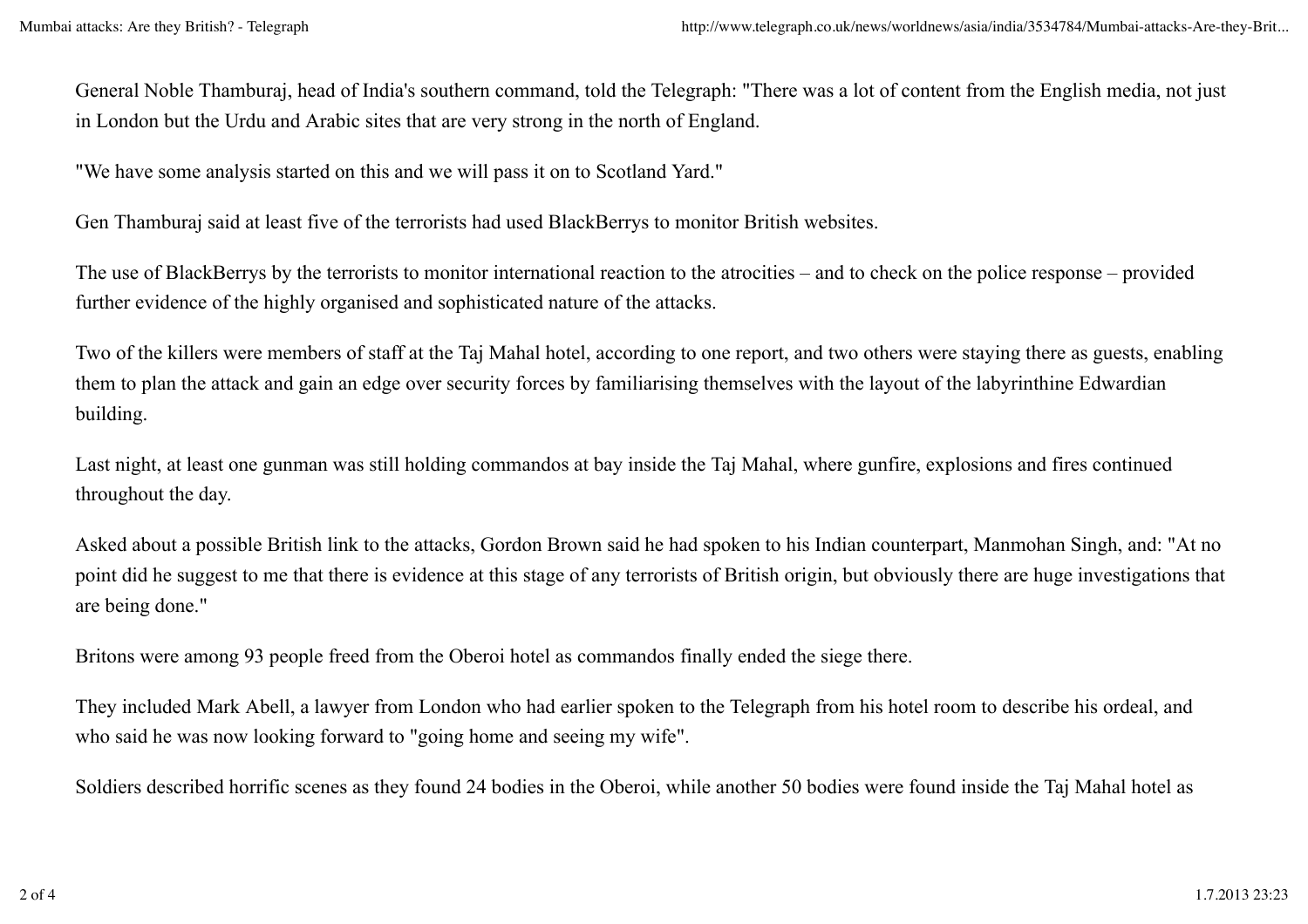soldiers cleared all the guest rooms.

A siege at an orthodox Jewish centre in Mumbai came to a bloody end when the building was stormed by special forces. A Rabbi and his wife were among five hostages who were shot dead by their captors before the Indian soldiers could free them.

One Briton – businessman Andreas Liveras – was killed in the attacks and at least seven were injured, including Michael Murphy, a teacher from Northumberland who remains in intensive care, and Harnish Patel, 29, from Havant, Hants., who is being treated for three gunshot wounds.

Mr Patel was in the Café Leopold when the attacks began on Wednesday night.

He said: "A gunman walked in and that was it. He kept showering us with shots. I was so lucky – the guy just took one look at me and showered the whole side of the bar. It's unimaginable. Luckily, he didn't keep his finger down because if he did, I'd be gone."

British tourists arriving back at London airports said they had almost given up hope of surviving the sieges.

Jonathan Chitty, who was caught in a bar next to the Taj Mahal hotel as the terrorists went on the rampage, said: "I was in a store cupboard for about an hour-and-a-half. I felt helpless.

"We were just waiting for them to come upstairs and desperately hoping that they wouldn't. It was so crammed and there was no escape, there was no means to defend ourselves. I thought, 'I'm dead'."

The Indian security forces faced growing accusations that they had bungled their response to the attacks, with one British official saying: "They are supposed to set up a command centre in complete control as their first priority. Instead they arrived and went in guns blazing.

"It was blind. They didn't have maps of the hotels, yet there terrorists had done enough reconnaissance to use the service facilities to manoeuvre."